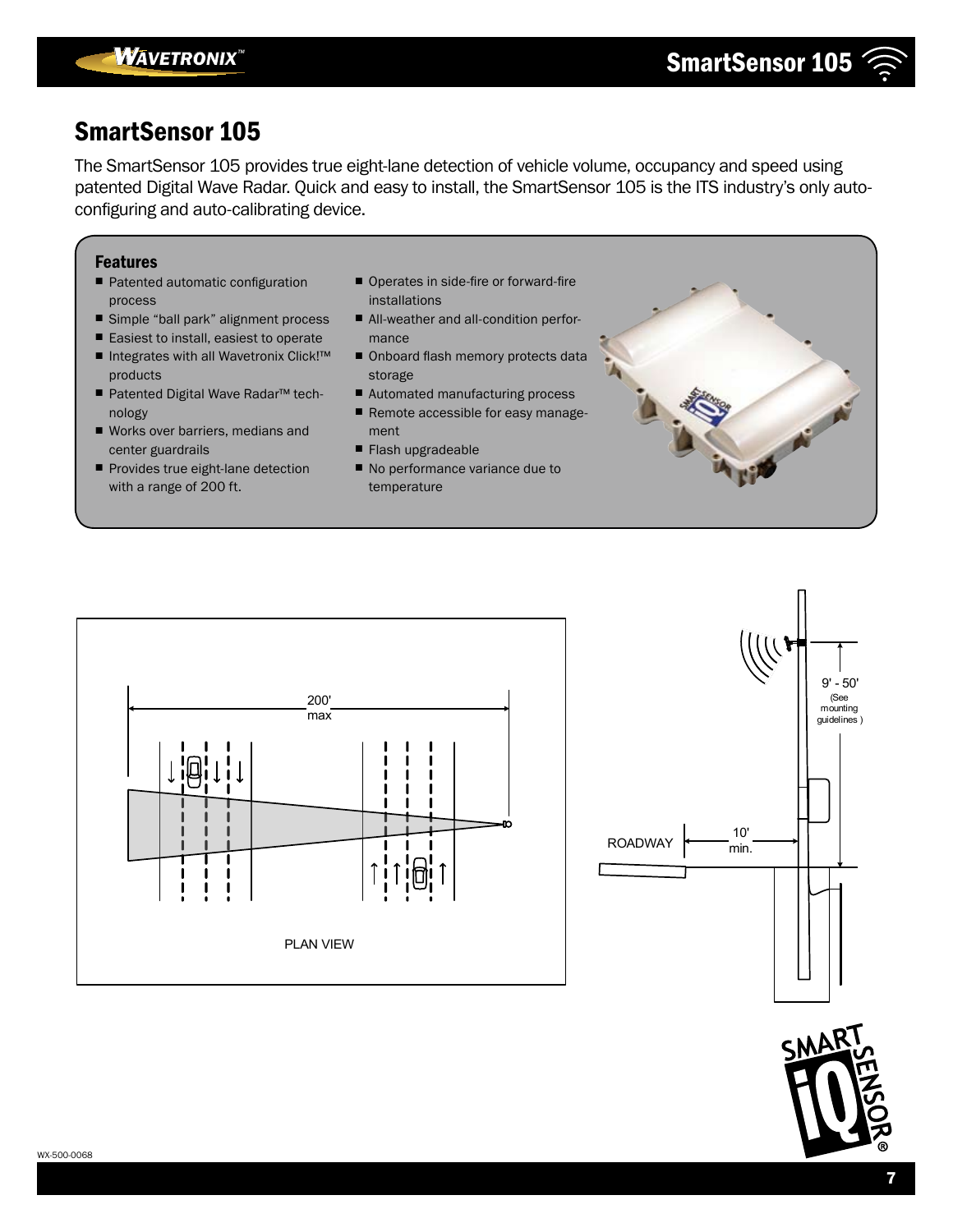# Technical Specifications

### Measured Quantities

- Per-lane interval data: volume, average speed, occupancy, classification counts
- Classification bins: 3
- Per-vehicle data: duration, class, lane assignment
- Presence data in 8 lanes

### Detectable Area

- Number of lanes: up to 8
- Detection range: 9 to 200 ft. (2.7 m to 61 m)
- Any lane spacing is supported
- Detection over barriers is supported

### **Performance**

- Per-direction volume accuracy:
	- à Typical: 96%–98%
	- à Minimum: 95%
- Per-lane volume accuracy:
	- à Typical: 94%–96%
	- à Minimum: 90%
- Per-direction average speed accuracy: ±5 mph (8 kph)
- Per-lane average speed accuracy: ±10 mph (16 kph)
- Per-direction occupancy accuracy: ±10%
- Per-lane occupancy accuracy: ±20%
- Classification accuracy:
	- à Typical: 85%
	- à Minimum: 80%

### Performance Maintenance

- No cleaning or adjustment necessary
- No battery replacement necessary
- Recalibration is not necessary

### Physical Properties

- Weight: 4.2 lbs. (1.9 kg)
- Physical dimensions: 12.6 in.  $×$  9.0 in.  $×$  3.0 in. (32 cm  $×$  22.9 cm x 7.6 cm)
- Resistant to ultraviolet rays, corrosion, fungus and moisture deterioration
- Enclosure: Lexan polycarbonate
- Outdoor weatherable: UL 746C
- Watertight by NEMA 250 standard
- NEMA 250 compliant for:
	- à External icing (clause 5.6)
	- à Hose down (clause 5.7)
	- <sup>o</sup> 4X corrosion Protection (clause 5.10)
	- <sup>□</sup> Gasket (clause 5.14)
- Withstands 5 ft. (1.5 m) drop
- Connector: MIL-C-26482
- Optional rotational backplate available for 360° of roll

# Ordering Information

Part Number — WX-SS-105

standard backplate WX-SS-105-010 full rotational backplate

### Recommended Accessories

- Click! 201/202 power supply WX-CLK-201/202
- Click! 200 lightning surge protector WX-CLK-200
- Click! 172/174 rack cards WX-CLK-172/174
- SmartSensor cable WX-SS-H701/2/3-xxx

**Wavetronix** 

380 S. Technology Ct. Lindon, UT 84042 Phone: 801-764-0277 Fax: 801-764-0208 E-mail: sales@wavetronix.com Website: www.wavetronix.com

#### Power

- Power consumption: 7.5 W
- Supply voltage: 9-28 VDC

### Communication Ports

- Com ports:
	- □ Full duplex RS-232 with RTS/CTS
	- <sup>D</sup> Half-duplex RS-485
- Firmware upgradability over any com port
- User configurable:
	- <sup>□</sup> Baud rate
	- <sup>□</sup> Response delay
	- □ Data push
	- à RS-232 flow control
- Supported baud rates: 9600, 19200, 38400, 57600 and 115200 bps

### Data Protocols

- Protocol support for interval, event, presence
- Data protocol available free of charge
- Interval data for each lane:
	- <sup>□</sup> Sensor ID
	- à Timestamp
	- à Volume
	- à Average speed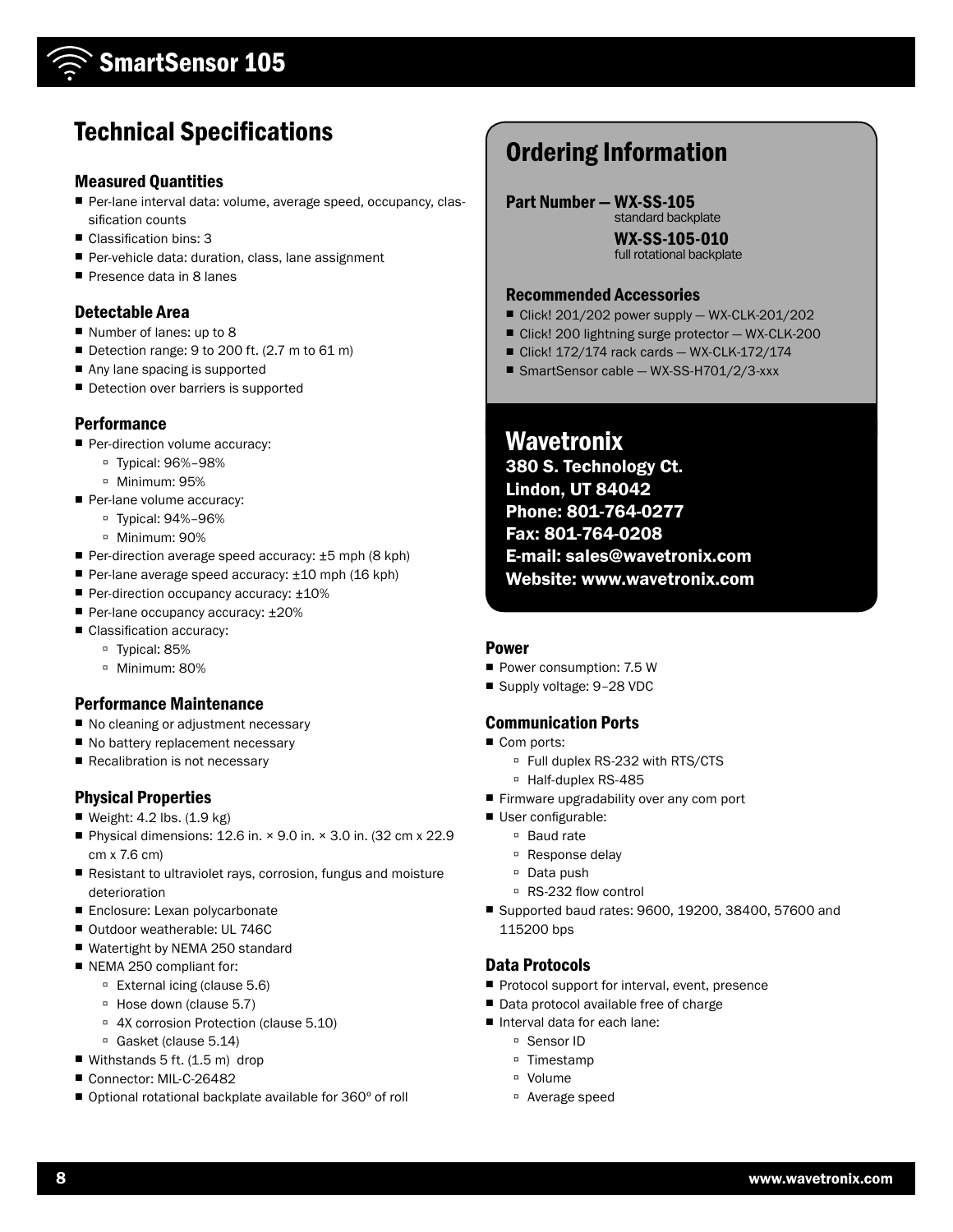**WAVETRONIX**<sup>\*\*</sup>

# SmartSensor 105

- <sup>□</sup> Occupancy
- à Classification counts
- Event data
	- à Sensor ID
	- à Timestamp
	- <sup>□</sup> Lane assignment
	- à Speed
	- à Duration
	- à Class
- Presence data
	- <sup>□</sup> Sensor ID
	- à Per-lane presence

## Data Buffering

■ At least 2,400 intervals stored internally

## Radar Design

- Operating frequency: 10.5 to 10.55 GHz (X-band)
- No manual tuning to circuitry
- Transmits modulated signals generated digitally
- No temperature-based compensation necessary
- Bandwidth stable within 1%
- Printed circuit board antennas
- Antenna vertical 6 dB beam width (two-way pattern): 80°
- Antenna horizontal 6 dB beam width (two-way pattern): 10.5°
- Antenna two-way sidelobes: -40dB
- Transmit bandwidth: 45 MHz
- Un-windowed resolution: 11 ft. (3.4 m)
- RF channels: 4

## Configuration

- Auto-configuration of lanes/detection zones:
	- à Internal to the sensor
	- à Uses positions of the vehicles
	- à Based on probability density function estimation
- Manual configuration supported
- Lane boundary increment: 2.5 ft. (0.8 m)
- Graphical user interface with traffic pattern display
- Supported operating systems:
	- à Windows 2000
	- à Windows XP
	- □ Windows Vista
- Software-supported functionality:
	- à Auto-find baud rate
	- à Auto-find serial port
	- à TCP/IP connectivity
	- à Dial-up modem connectivity
	- à Sensor configuration back-up and restore

## Operating Conditions

- Accurate performance in:
	- <sup>□</sup> Rain up to 4 in. (10.2 cm) per hour
	- <sup>D</sup> Freezing rain
- à Snow
- à Wind
- à Dust
- à Fog
- à Changing temperature
- à Changing lighting (even direct light on sensor at dawn and dusk)
- Ambient operating temp: -40°F to 165°F (-40°C to 74°C)
- Humidity: up to 95% RH

### **Testing**

- Tested under FCC CFR 47, part 15, section 15.245
- FCC certification on product label
- FCC regulation-compliant for life of the sensor
- Tested under NEMA TS2-1998
	- <sup>□</sup> Shock pulses of 10g, 11ms half sine wave
	- à Vibration of 0.5g up to 30 Hz
	- à 300 V positive/negative pulses
	- □ Stored at -49°F (-45°C) for 24 hours
	- □ Stored at 185°F (85°C) for 24 hours
	- à Operation at -29.2ºF (-34ºC) and 10.8 VDC
	- à Operation at -29.2ºF (-34ºC) and 26.5 VDC
	- à Operation at 165.2ºF (74ºC) and 26.5 VDC
	- □ Operation at 165.2°F (74°C) and 10.8 VDC

## Manufacturing

- Manufactured in the USA
- Surface mount and wave solder assembly
- IPC-A-610C Class 2-compliant
- Operational testing:
	- à Sub-assembly test
	- <sup>□</sup> 48-hour unit level burn-in
	- à Final unit test
- Unit test results available

## Support

- Training and tech support available from Wavetronix
- Wavetronix training includes:
	- à Installation and configuration instruction to ensure accurate performance
	- <sup>□</sup> Classroom and in-field instruction
	- à Knowledgeable trainers
	- <sup>□</sup> Use of presentation materials
	- à Virtual configuration using computer playback
	- à Instruction in use of computer and handheld devices and other necessary equipment
- Wavetronix tech support includes:
	- à Technical representatives available for installation and configuration
	- à Ongoing troubleshooting and maintenance support

## Documentation

■ Comprehensive user guide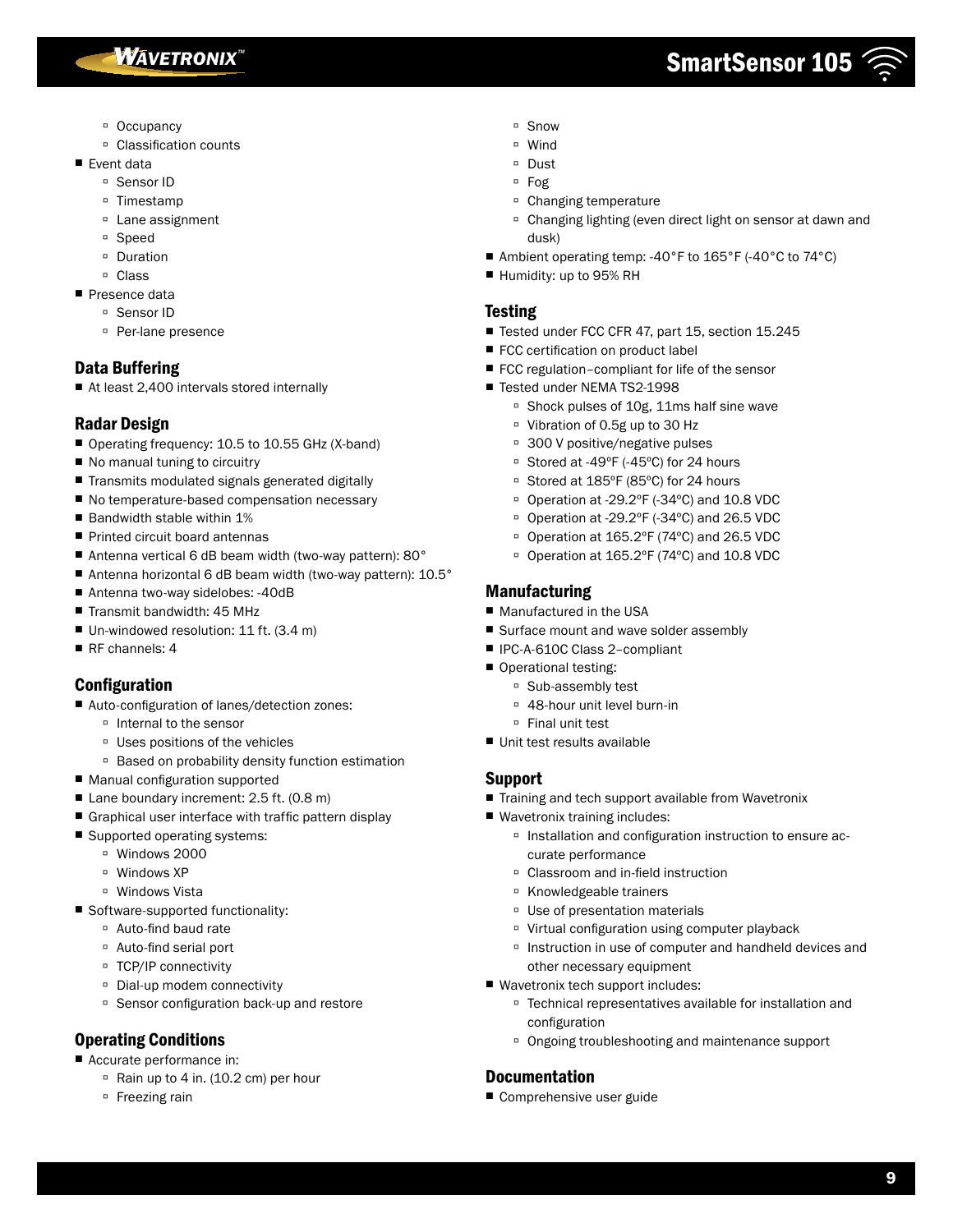- Installer quick-reference guide
- User quick-reference guide
- Documentation available upon request:
	- à Volume accuracy
	- <sup>□</sup> Speed accuracy
	- à Occupancy accuracy
	- à Classification accuracy
	- à Auto-configuration performance
	- □ FCC certification
	- à NEMA TS2-1998 third-party test data
	- à NEMA 250 third-party test data

#### Warranty

■ Two-year warranty against material and workmanship defect

*The advertised detection accuracy of the company's sensors is based on both external and internal testing, as outlined in each product's specification document. Although our sensors are very accurate by industry standards, like all other sensor manufacturers we cannot guarantee perfection or assure that no errors will ever occur in any particular applications of our technology. Therefore, beyond the express Limited Warranty that accompanies each sensor sold by the company, we offer no additional representations, warranties, guarantees or remedies to our customers. It is recommended that purchasers and integrators evaluate the accuracy of each sensor to determine the acceptable margin of error for each application within their particular system(s).*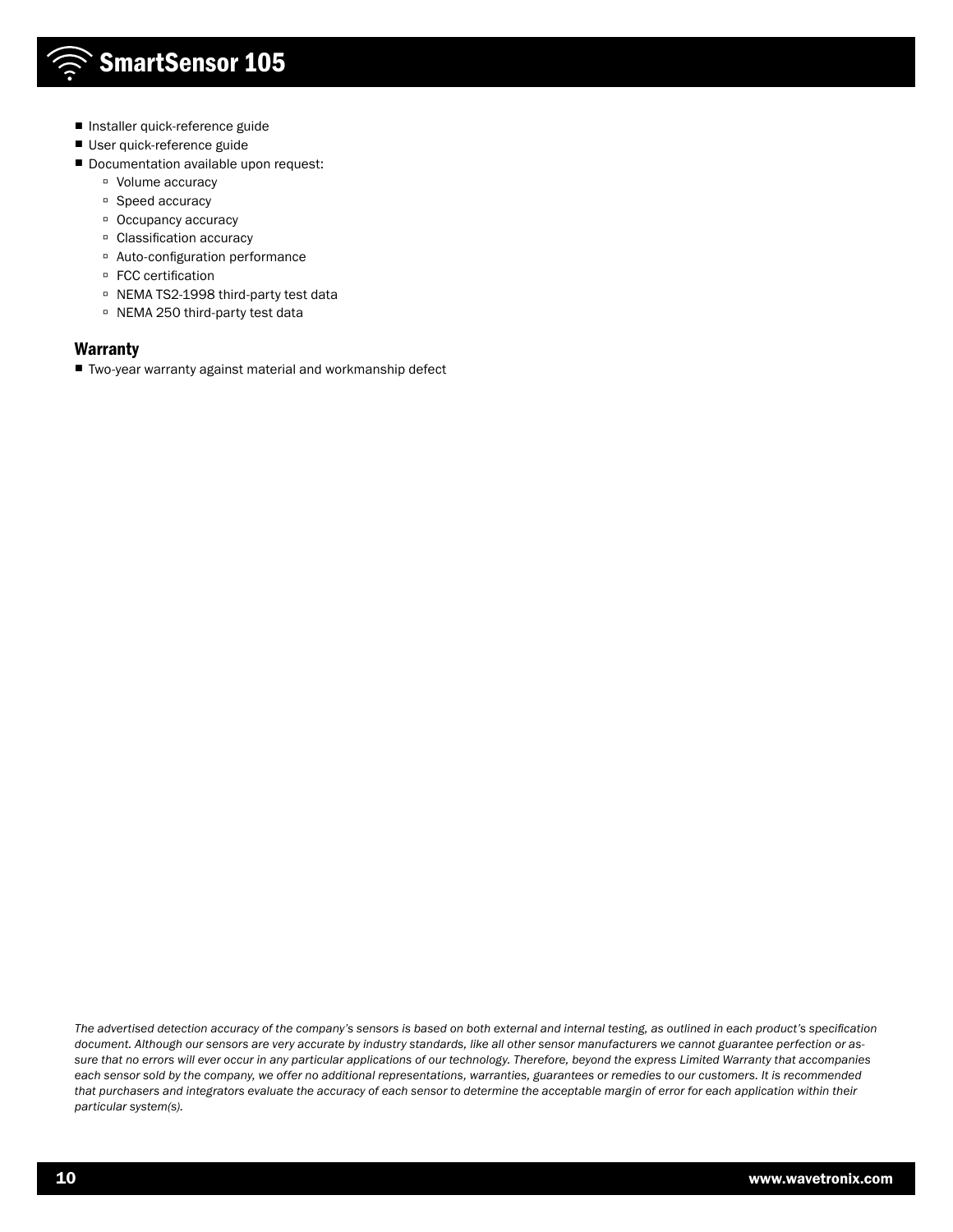## SmartSensor 105 Bid Specification

**1.0 General.** This item shall govern the purchase of aboveground radar vehicle sensing devices (RVSD) equivalent to the Wavetronix SmartSensor 105.

An RVSD detects vehicles by transmitting electromagnetic radar signals through the air. The signals bounce off vehicles in their paths and part of the signal is returned to the RVSD. The returned signals are then processed to determine traffic parameters.

RVSDs are not affected by normal weather and environmental conditions such as rain, wind, snow, dust, etc. They also do not require cleaning and can maintain performance over a wide range of ambient temperatures.

RVSDs provide a non-intrusive means of detecting traffic because they can be installed at the side of a roadway. This property not only makes them safer to install but also more cost effective than sensors that require roadway modifications or placement.

**2.0 Measured Quantities.** The RVSD shall provide volume, average speed, occupancy and classification counts for userconfigurable time intervals for up to eight lanes of traffic.

The RVSD shall provide up to three length-based classification bins.

The RVSD shall provide duration, class and lane assignment for each vehicle detection.

The RVSD shall provide presence data for up to eight lanes of traffic.

#### **3.0 Detectable Area.**

**3.1 Maximum Lanes.** The RVSD shall be able to detect and report information from up to eight lanes.

**3.2 Detection Range.** The RVSD shall be able to detect and report information in lanes with boundaries as close as 9 ft. (2.7 m) from the base of the pole on which the RVSD is mounted.

The RVSD shall be able to detect and report information in lanes located with the far boundary at 200 ft. (61 m) from the base of the pole on which the RVSD is mounted.

The RVSD shall be able to simultaneously detect and report information from a lane located at the minimum offset and from a lane located at the maximum range.

**3.3 Lane Size and Spacing.** The RVSD shall allow any spacing of traffic lanes positioned from the minimum

offset to the maximum range. Gore and unequally sized or spaced lanes shall be handled so that detections from the lanes meet all performance specifications.

*Not all roadways have lanes that lie on evenly spaced intervals. Some roadways have gore, odd-sized medians and unequal lane sizes. An RVSD should be able to handle all these cases.* 

**3.4 Barrier Performance.** The RVSD shall detect vehicles with the specified accuracy in lanes that are adjacent to a barrier when 50% of a sedan is visible over the barrier from the point of view of the RVSD, and traffic is flowing.

#### **4.0 Performance.**

**4.1 Volume Accuracy.** The volume data shall be within 5% of truth for a direction of travel during nominal conditions. Individual lane volume data shall be within 10% of truth during nominal conditions. The percentage of missed detection and the percentage of false detections for each lane shall not exceed 15% during nominal conditions. Nominal conditions exist when average speeds are greater than 10 mph (16 kph) in every lane; when there is less than 10% truck traffic per lane; and when at least 50 cars per lane are counted in the interval.

**4.2 Speed Accuracy.** Average speed data shall be accurate to within 5 mph (8 kph) for any direction of travel when there are more than 16 cars per lane in an interval. Average speed data for any individual lane shall be accurate to within 10 mph (16 kph) when there are more than 16 cars per lane in an interval.

**4.3 Occupancy Accuracy.** Occupancy data shall be within 10% of truth for any direction of travel on a roadway during nominal conditions. For example, if the true occupancy in a lane is 20%, then the measured occupancy shall be between 18% and 22%. Individual lane occupancy shall be within 20% during nominal conditions. Nominal conditions exist when true occupancy is less than 30%, without merging traffic; when average speeds are greater then than 10 mph (16 kph) in every lane; and when there is less than 10% truck traffic per lane.

**4.4 Classification Accuracy.** The RVSD shall correctly determine classification for 80% of detected vehicles when the classification bins are at least 20 ft. (6.1 m) wide and occupancy of all lanes is below 20%.

**5.0 Performance Maintenance.** The RVSD shall not require cleaning or adjustment to maintain performance.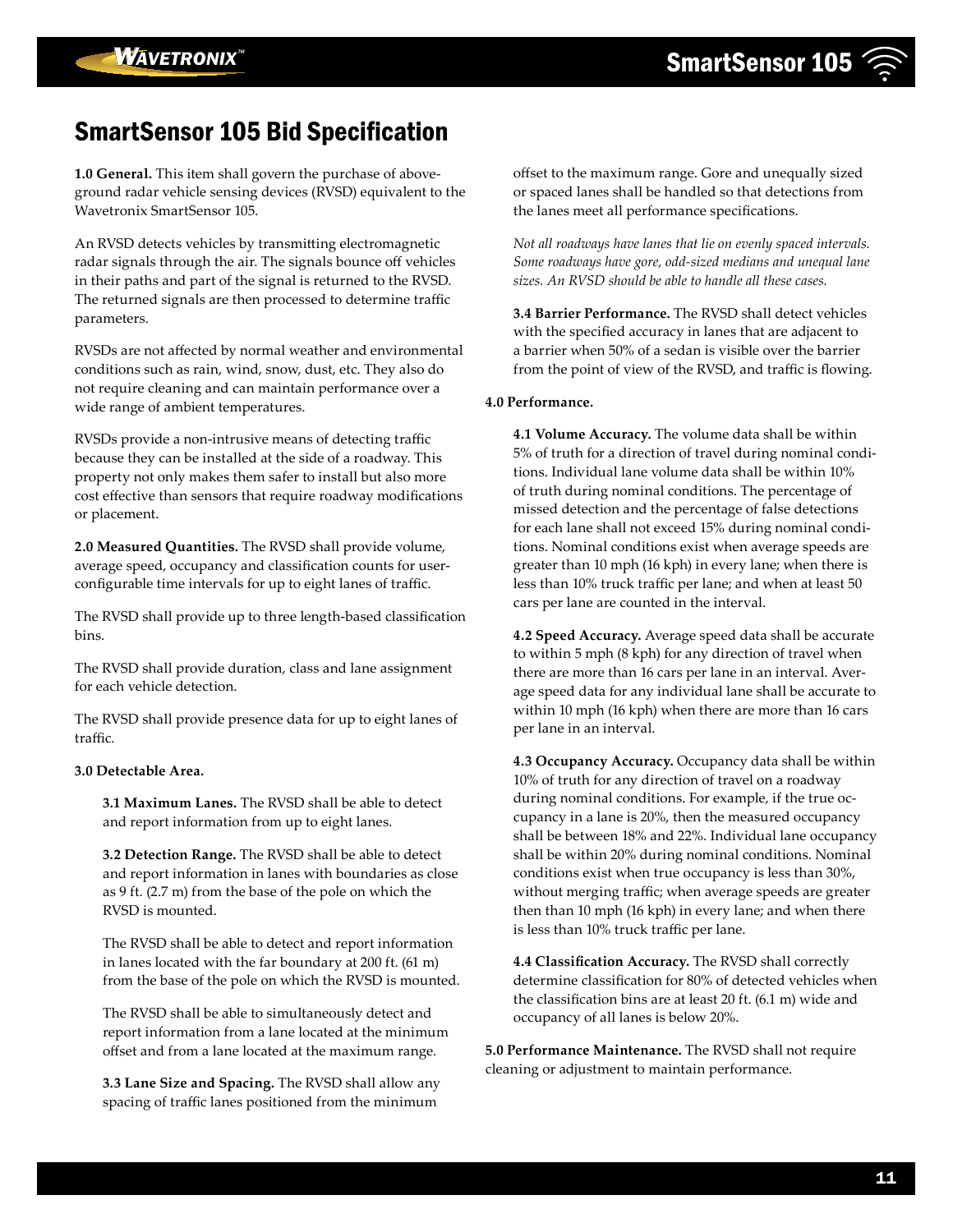The RVSD shall not rely on battery backup to store configuration information, thus eliminating any need for battery replacement.

Once the RVSD is calibrated, it shall not require recalibration to maintain performance unless the roadway configuration changes.

**6.0 Physical Properties.** The RVSD shall not exceed 5 lbs. (2.3 kg) in weight.

The RVSD shall not exceed 14 in. x 12 in. x 4 in. (35.6 cm x 30.5 cm x 10.2 cm) in its physical dimensions.

All external parts of the RVSD shall be ultraviolet-resistant, corrosion-resistant, and protected from fungus growth and moisture deterioration.

**6.1 Enclosure.** The RVSD shall be enclosed in a Lexan polycarbonate.

The enclosure shall be classified "f1" outdoor weatherability in accordance with UL 746C.

The RVSD shall be classified as watertight according to the NEMA 250 Standard.

The RVSD enclosure shall conform to test criteria set forth in the NEMA 250 standard for type 4X enclosures. Test results shall be provided for each of the following type 4X criteria:

- External Icing (NEMA 250 clause 5.6)
- Hose-down (NEMA 250 clause 5.7)
- 4X Corrosion Protection (NEMA 250 clause 5.10)
- Gasket (NEMA 250 clause 5.14)

The RVSD shall be able to withstand a drop of up to 5 ft. (1.5 m) without compromising its functional and structural integrity.

The RVSD enclosure shall include a connector that meets the MIL-C-26482 specification. The MIL-C-26482 connector shall provide contacts for all data and power connections.

**7.0 Power.** The RVSD shall consume less than 9.5 W.

The RVSD shall operate with a DC input between 12 VDC and 28 VDC.

**8.0 Communication Ports.** The RVSD shall have an RS-485 port and an RS-232 port, and both ports shall communicate independently and simultaneously.

*The two simultaneous ports are necessary whenever simultaneous access to the RVSD is needed or redundancy is required. For*  *example, two ports are needed if event data and interval data must be collected at the same time. For an example of redundancy, the RS-232 port and RS-485 port could each be connected to separate communications device to provide a backup means of communication in case a device fails.*

The RS-232 port shall be full-duplex and shall support true RTS/CTS hardware handshaking for interfacing with various communication devices.

The RVSD shall support the upload of new firmware into the RVSD's non-volatile memory over either communication port.

The RVSD shall support the user configuration of the following:

- Baud rate
- Response delay
- Data push
- RS-232 flow control (RTS/CTS or none)

The communication ports shall support all of the following baud rates: 9600, 19200, 38400, 57600 and 115200 bps.

**9.0 Data Protocols.** The RVSD shall support three different data protocols for all lanes being monitored: interval (bin) data, event (per vehicle) data, and real-time true presence data.

The RVSD manufacturer shall provide the data protocol document free of charge.

The interval (bin) data packet protocol shall support:

- Sensor ID
- A timestamp that records the year, month, day, hour, minute, and second of the end of time interval
- Total volumes of more than 65536
- Average speed values in either mph or kph
- Occupancy in 0.1% increments
- Volume in up to three length-based user-defined vehicle classification bins

The event (per vehicle) data packet protocol shall support:

- Sensor ID
- A timestamp that records the hour, minute, second and millisecond of the time the vehicle left the detection zone
- Lane assignment
- Speed values in either mph or kph
- Vehicle duration
- Classification using up to to three user-defined classes

The real-time true presence data packet protocol shall support:

- Sensor ID
- Presence information for each lane being monitored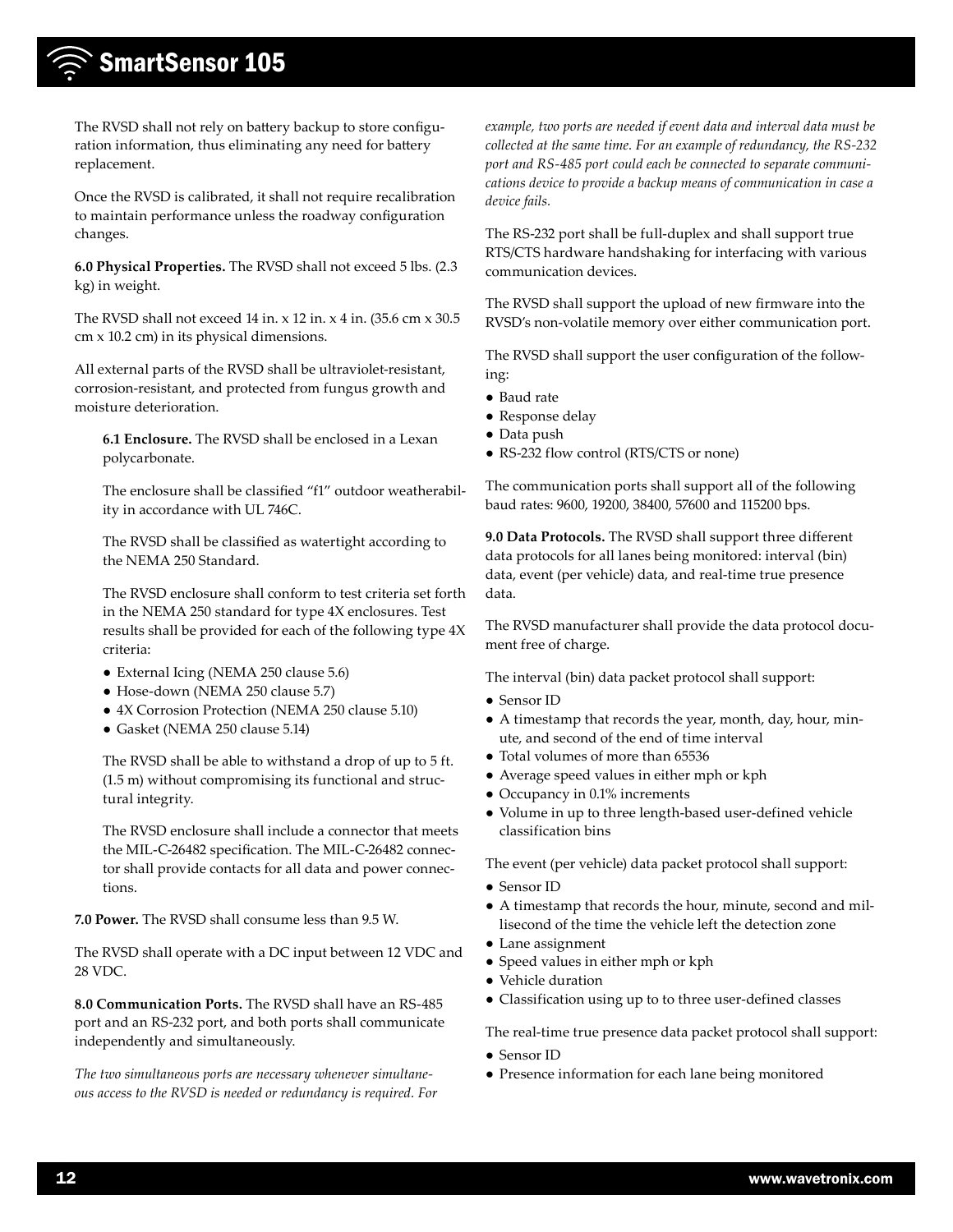**10.0 Data Buffering.** The RVSD shall store, in non-volatile memory, at least 2,400 interval data packets with the maximum number of lanes configured.

#### **11.0 Radar Design.**

**11.1 Frequency Stability.** The circuitry shall be void of any manual tuning elements that could lead to human error and degraded performance over time.

All transmit modulated signals shall be generated by means of digital circuitry, such as a direct digital synthesizer, that is referenced to a frequency source that is at least 50 parts per million (ppm) stable over the specified temperature range, and ages less than 6 ppm per year. Any upconversion of a digitally generated modulated signal shall preserve the phase stability and frequency stability inherent in the digitally generated signal.

*This specification ensures that, during operation, the RVSD strictly conforms to FCC requirements and that the radar signal quality is maintained for precise algorithmic quality. Analog and microwave components within an RVSD have characteristics that change with temperature variations and age. If the output transmit signal is not referenced to a stable frequency source, then the RVSD is likely to experience unacceptable frequency variations which may cause it to transmit out of its FCC allocated band and thus will be non-compliant with FCC regulations.*

The RVSD shall not rely on temperature compensation circuitry to maintain transmit frequency stability.

*Temperature-based compensation techniques have been shown to be insufficient to ensure transmit frequency stability. One reason this type of technique is not sufficient is that it does not compensate for frequency variations due to component aging.*

The bandwidth of the transmit signal of the RVSD shall not vary by more than 1% under all specified operating conditions and over the expected life of the RVSD.

*The bandwidth of an RVSD directly affects the measured range of a vehicle. A change in bandwidth causes a direct error in the measured range, i.e., a 5% change in bandwidth would cause a range error of 10 ft. (3 m) for a vehicle at 200 ft. (61 m). If the bandwidth changes by more than 1% due to seasonal temperature variations and component aging, then the RVSD will need to be frequently reconfigured to maintain the specified accuracy.*

**11.2 Antenna Design.** The RVSD antennae shall be designed on printed circuit boards.

*Printed circuit board antennae eliminate the need for RF connectors and cabling that result in decreased reliability. Printed* 

*circuit antennae are less prone to physical damage due to their extremely low mass.*

The vertical beam width of the RVSD at the 6dB points of the two-way pattern shall be 65 degrees or greater.

*This enables the RVSD to provide simultaneous detection from a lane located at the minimum offset and a lane located at the maximum range. The vertical beam width of an RVSD determines the field of view in which it can detect traffic. If the field of view is smaller than the distance between the minimum offset and the farthest range, then the RVSD will be unable to detect vehicles over the entire range. A vertical beam width of less than 65 degrees will not allow an RVSD, mounted at a typical height of 17 ft. (5.2 m), to simultaneously detect and report information when the lanes are positioned from the minimum offset of 9 ft. (2.7 m) to the maximum range of 200 ft. (61 m).* 

The horizontal beam width of the RVSD at the 6dB points of the two-way pattern shall be 11 degrees or less.

*A narrow horizontal beam width allows the RVSD to resolve vehicles at the farthest ranges. If the horizontal beam width is too*  large, a trailing vehicle may be merged with the vehicle in front.

The sidelobes in the RVSD two-way antenna pattern shall be -40dB or less.

*Low sidelobes ensure that the performance from the antenna beam widths is fully achieved.*

**11.3 RF Channels.** The RVSD shall provide at least four RF channels so that multiple units can be mounted in the same vicinity without causing interference between them.

#### **12.0 Configuration.**

**12.1 Auto-configuration.** The RVSD shall have a method for automatically defining traffic lanes or detection zones without requiring user intervention. This auto-configuration process shall execute on a processor internal to the RVSD and shall not require an external PC or other processor.

The auto-configuration process shall automatically define traffic lanes or detection zones by detecting the relative position of vehicles within the RVSD's field of view.

The RVSD shall include a transceiver capable of detecting multiple vehicles present within its field of view. The RVSD shall also include a processor or computer with executable instructions that estimates the position of each of the vehicles, records the position of the vehicles, generates a probability density function estimation from each position of the vehicles, and defines traffic lanes from that probability density function estimation. The probability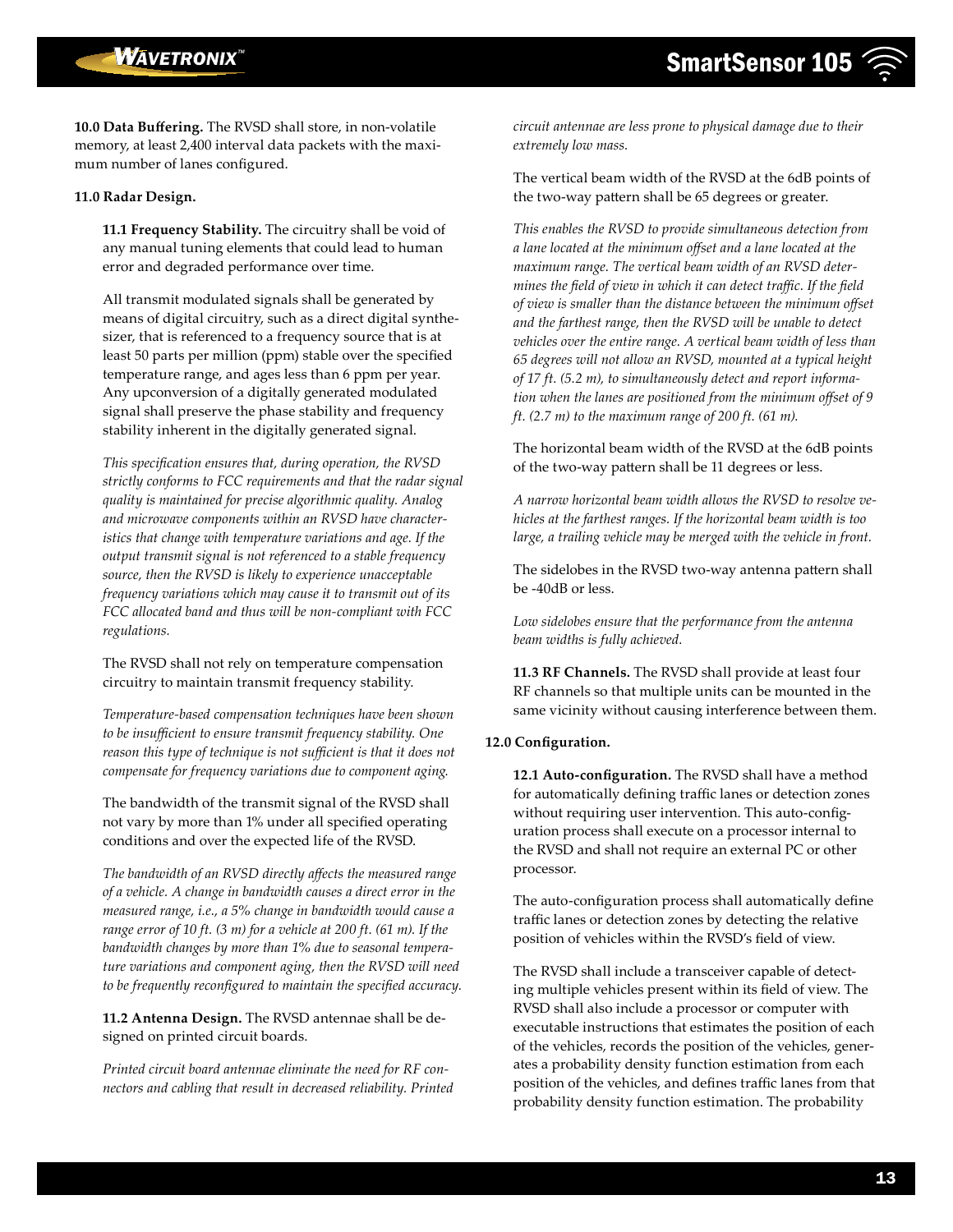density function estimation represents the probability that a vehicle will be located at any range.

The RVSD auto-configuration process shall define all lanes within the detectable area of the RVSD, up to the maximum number of lanes, during free-flow conditions; when at least 50% of a sedan is visible above any barriers; when the rate of traffic flow is similar in all lanes; when at least 25 cars pass in each lane during configuration time; and there are less than 10% lane-changing vehicles.

**12.2 Manual Configuration.** The auto-configuration method shall not prohibit the ability of the user to manually adjust the RVSD configuration.

The RVSD shall support the configuring of lanes or detection zones in 2.5-ft. (0.8-m) increments.

*When lanes have variable widths or have variable spacing (e.g. gore between lanes), precise resolution is necessary.*

**12.3 Windows-based Software.** The RVSD shall include graphical user interface software that displays all configured lanes and the current traffic pattern using a graphical traffic history representing at least the last 1.5 seconds of detected traffic.

*A visual representation of traffic patterns allows an installer to quickly associate specific detections with corresponding vehicles, and it facilitates verification of RVSD performance.*

The graphical interface shall operate on Windows 2000, Windows XP and Windows Vista.

The software shall support the following functionality:

- Automatically find the correct baud rate
- Automatically find the correct serial communication port
- Operate over a TCP/IP connection
- Support dial-up modem connectivity
- Give the operator the ability to save/back up the RVSD configuration to a file or load/restore the RVSD configuration from a file

**13.0 Operating Conditions.** The RVSD shall maintain accurate performance in all weather conditions, including rain, freezing rain, snow, wind, dust, fog and changes in temperature and light, including direct light on sensor at dawn and dusk.

RVSD operation shall continue in snow or in rain up to 4 in. (10.2 cm) per hour.

The RVSD shall be capable of continuous operation over an ambient temperature range of -40°F to 165.2°F (-40°C to 74°C). The RVSD shall be capable of continuous operation over a relative humidity range of 5% to 95% (non-condensing).

#### **14.0 Testing.**

**14.1 FCC.** Each RVSD shall be certified by the Federal Communications Commission (FCC) under CFR 47, Part 15, section 15.245 or 15.249 as an intentional radiator.

The FCC certification shall be displayed on an external label on each RVSD according to the rules set forth by the FCC.

The RVSD shall comply with FCC regulations under all specified operating conditions and over the expected life of the RVSD.

**14.2 NEMA TS2-1998 Testing.** The RVSD shall comply with the applicable standards stated in the NEMA TS2- 1998 Standard. Third party test results shall be made available for each of the following tests:

- Shock pulses of 10g, 11 ms half sine wave
- Vibration of 0.5 Grms up to 30 Hz
- 300 V positive/negative pulses applied at one pulse per second at minimum and maximum DC supply voltage
- Cold temperature storage at -49°F (-45°C) for 24 hours
- High temperature storage at 185°F (85°C) for 24 hours
- Low temp, low DC supply voltage at -29.2°F (-34°C) and 10.8 VDC
- Low temp, high DC supply voltage at -29.2°F (-34°C) and 26.5 VDC
- High temp, high DC supply voltage at 165.2°F (74°C) and 26.5 VDC
- High temp, low DC supply voltage at 165.2°F (74°C) and 10.8 VDC

**15.0 Manufacturing.** The RVSD shall be manufactured and assembled in the U.S.A.

The internal electronics of the RVSD shall utilize automation for surface mount and wave solder assembly, and shall comply with the requirements set forth in IPC-A-610C Class 2, Acceptability of Electronic Assemblies.

The RVSD shall undergo a rigorous sequence of operational testing to ensure product functionality and reliability. Testing shall include the following:

- Functionality testing of all internal sub-assemblies
- Unit level burn-in testing of duration 48 hours or greater
- Final unit functionality testing prior to shipment

Test results and all associated data for the above testing shall be provided for each purchased RVSD by serial number, upon request.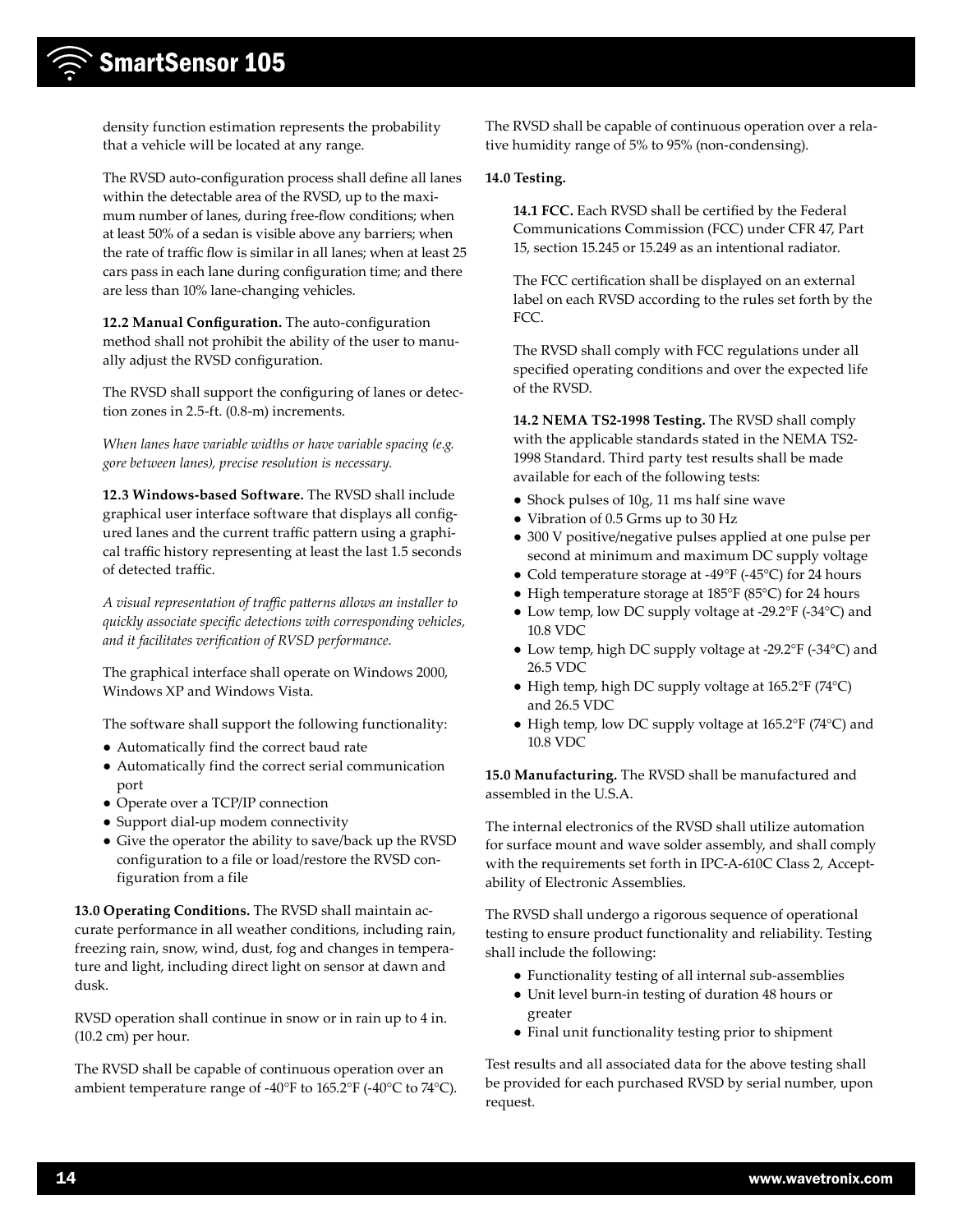## **WAVETRONIX**<sup>\*\*</sup>

**16.0 Support.** The RVSD manufacturer shall provide both training and technical support services.

**16.1 Training.** The manufacturer-provided training shall be sufficient to fully train installers and operators in the installation, configuration, and use of the RVSD to ensure accurate RVSD performance.

The manufacturer-provided training shall consist of comprehensive classroom labs and hands-on, in-the-field, installation and configuration training.

Classroom lab training shall involve presentations outlining and defining the RVSD, its functions, and the procedures for proper operation. These presentations shall be followed by hands-on labs in which trainees shall practice using the equipment to calibrate and configure a virtual RVSD. To facilitate the classroom presentation and handson labs, the manufacturer-provided training shall include the following items:

- Knowledgeable trainer or trainers thoroughly familiar with the RVSD and its processes.
- Presentation materials, including visual aids, printed manuals and other handout materials for each student.
- Computer files, including video and raw data, to facilitate the virtual configuration of the RVSD.
- Laptop computers with the necessary software and all necessary cables, connectors, etc.
- All other equipment necessary to facilitate the virtual configuration of the RVSD.

Field training shall provide each trainee with the handson opportunity to install and configure the RVSD at roadside. Training shall be such that each trainee will mount and align the RVSD correctly.

**16.2 Technical Assistance.** Manufacturer-provided technical support shall be available according to contractual agreements, and a technical representative shall be available to assist with the physical installation, alignment, and auto-configuration of each supplied RVSD. Technical support shall be provided thereafter to assist with troubleshooting, maintenance, or replacement of RVSDs should such services be required.

**17.0 Documentation.** RVSD documentation shall include a comprehensive user guide as well as an installer quick-reference guide and a user quick-reference guide.

The RVSD manufacturer shall supply the following documentation and test results at the time of the bid submittal:

- Volume accuracy data, including performance analyses for:
	- Free-flowing traffic
- Traffic with a lane roughly 8 ft. (2.4 m) beyond a 4-ft. (1.2 m) concrete barrier
- 9-ft. (2.7 m) and 190-ft. (57.9 m) lateral offset (simultaneous)
- Speed accuracy test data for both per-vehicle and average speed
- Occupancy accuracy test data
- Vehicle classification test data
- Auto-configuration documentation
- FCC CFR 47 certification
- NEMA 250 Standard for Type 4X Enclosure third-party test data
- NEMA TS2-1998 Standard third-party test data

**18.0 Warranty.** The RVSD shall be warranted free from material and workmanship defects for a period of two years from date of shipment.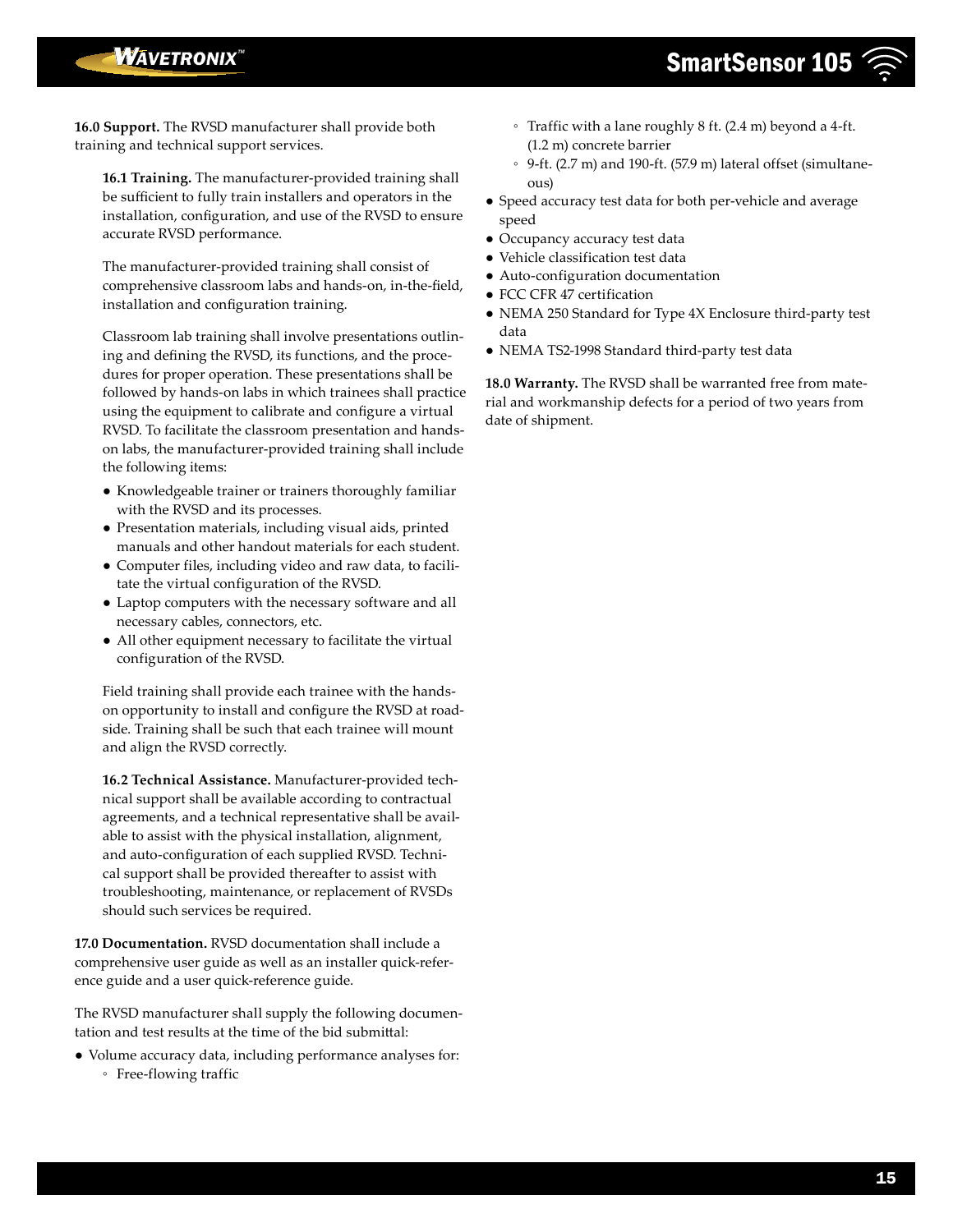## SmartSensor 105 Installation Specification

**1.0 General.** This item shall govern the installation of an aboveground radar vehicle sensing device (RVSD) equivalent to the Wavetronix SmartSensor 105.

RVSDs can provide accurate, consistent, and reliable data provided they are installed properly. The requirements in this specification are intended to ensure proper RVSD installation.

#### **2.0 Mounting and Installation.**

**2.1 Mounting Assembly.** The RVSD shall be mounted directly onto a mounting assembly fastened to a pole or other solid structure.

The RVSD mounting assembly shall provide the necessary degrees of rotation to ensure proper installation.

The RVSD mounting assembly shall be constructed of weather-resistant materials and shall be able to support a 20-lb. (9.1 kg) load.

**2.2 Mounting Location.** The RVSD shall be mounted at a height that is within the manufacturer's recommended mounting heights.

The RVSD shall be mounted at an offset from the first lane that is consistent with the RVSD's minimum offset.

The RVSD shall be mounted so that the farthest lane to be monitored is within the maximum range of the RVSD.

The RVSD shall be mounted with its cable connector down and shall be tilted so that the RVSD is aimed at the center of the lanes to be monitored. Typically, the RVSD is tilted off of vertical by 10–20 degrees.

The RVSD shall be aligned so that the horizontal angle is within approximately ±2 degrees of perpendicular to the flow of traffic.

Two RVSD units shall not be mounted so that they are pointed directly at each other.

A distance of 40 ft. (12.2 m) or more, along the direction of the roadway, shall separate the RVSDs if they are located on opposing sides of a roadway and the RVSDs shall be configured to operate on different RF channels.

RVSDs that are mounted within 20 ft. (6.1 m) of each other shall be configured to operate on different RF channels regardless of the pointing direction of the RVSDs.

When possible, the pole selected for the RVSD shall be where there is no guardrail or other type of barrier between the pole and the first lane of traffic.

The RVSD shall not be installed in areas with overhead structures, namely tunnels and overpasses. The RVSD shall be mounted at least 30 ft. (9.1 m) to the side of any such overhead structures.

It is recommended that the manufacturer be consulted to verify final RVSD placement if the RVSD is to be mounted near large planar surfaces (sound barrier, building, parked vehicles, etc.) that run parallel to the monitored roadway.

**2.3 Cabling.** The cable end connector shall meet the MIL-C-26482 specification and shall be designed to interface with the appropriate MIL-C-26482 connector. The connector backshell shall be an environmentally sealed shell that offers excellent immersion capability. All conductors that interface with the connector shall be encased in a single jacket, and the outer diameter of this jacket shall be within the backshell's cable O.D. range to ensure proper sealing. The backshell shall have a strain relief with enough strength to support the cable slack under extreme weather conditions. Recommended connectors are Cannon's KPT series, and recommended backshells are Glenair Series 37 cable sealing backshells.

The cable shall be the Orion Wire Combo-2207-2002-PVC-GY or an equivalent cable that conforms to the following specifications:

- The RS-485 conductors shall be a twisted pair.
- The RS-232 and RS-485 conductors shall have nominal capacitance conductor to conductor of less than 71pF/Ft at 1 Khz.
- The RS-232 and RS-485 conductors shall have nominal conductor DC resistance of less than 16.5 ohms/(304.8 m) at 68°F (20°C).
- The power conductors shall be one twisted pair with nominal conductor DC resistance of less than 11.5 ohms/(304.8 m) at 68°F (20°C).
- Each wire bundle or the entire cable shall be shielded with an aluminum/mylar shield with a drain wire.

The cable shall have a single continuous run with no splices.

The cable shall be terminated only on the two farthest ends of the cable.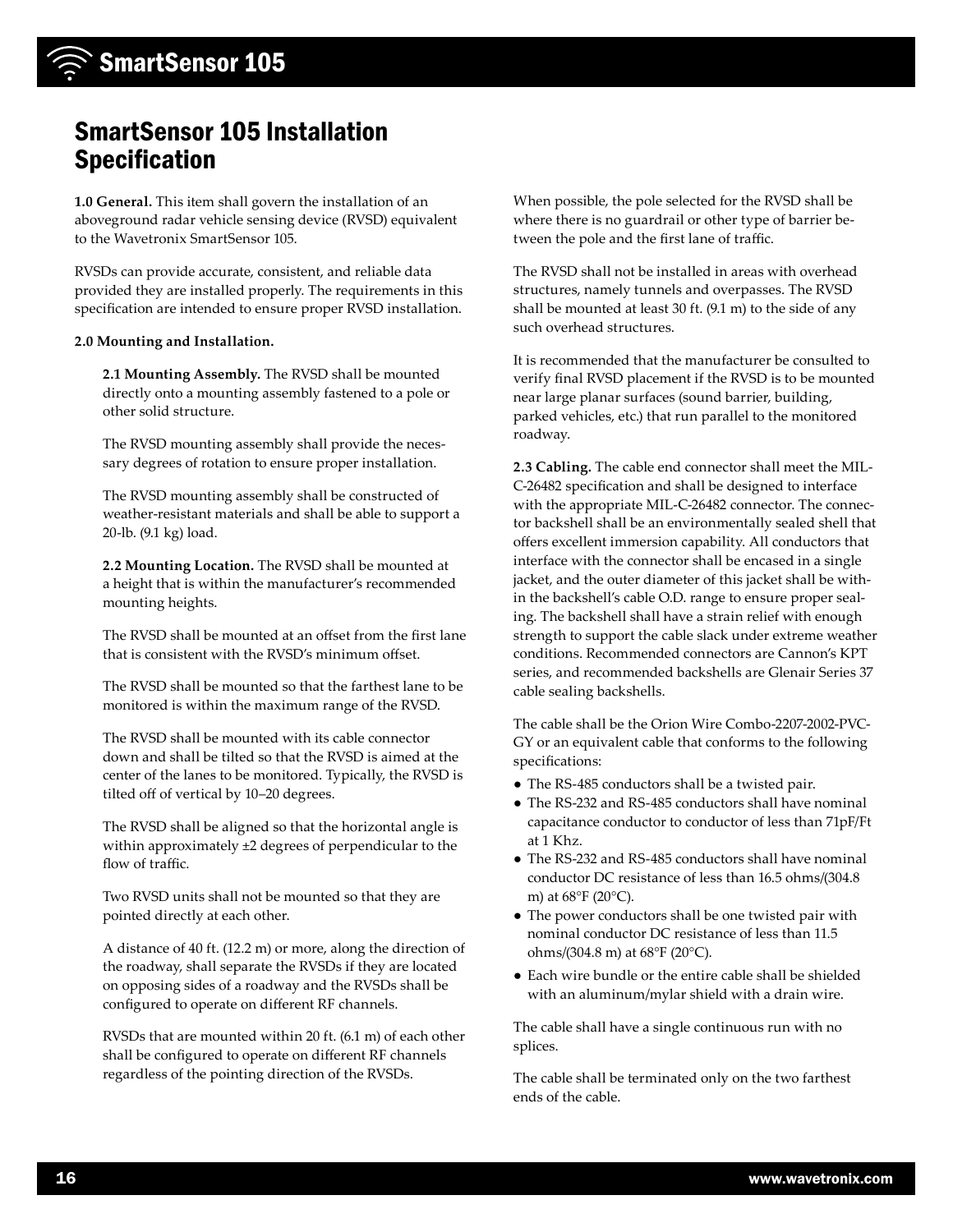The cable length shall not exceed the following limits for the operational baud rate of RS-485 communications:

| <b>Baud Rate</b> | <b>Cable Length</b> |
|------------------|---------------------|
| 115.2 Kbps       | 300 ft. (91.4 m)    |
| 57.6 Kbps        | 600 ft. (182.9 m)   |
| 38.4 Kbps        | 800 ft. (243.8 m)   |
| 19.2 Kbps        | 1000 ft. (304.8 m)  |
| 9.6 Kbps         | 2000 ft. (609.6 m)  |
|                  |                     |

NOTE: These represent maximum data rates. The data rate used should be the minimum data rate required for operation.

If communication is conducted over the RS-232 bus, then the RS-232 driver must be able to source and sink ±7 mA or more.

The cable length shall not exceed the following limits for the operational baud rate of RS-232 communications:

| <b>Cable Length</b> |
|---------------------|
| 40 ft. (12.2 m)     |
| 60 ft. (18.3 m)     |
| 100 ft. (30.5 m)    |
| 140 ft. (42.7 m)    |
| 200 ft. (61 m)      |
|                     |

NOTE: These represent maximum data rates. The data rate used should be the minimum data rate required for operation.

If 12 VDC is being supplied for the RVSD then the cable length shall not exceed 110 ft. (33.5 m).

If 24 VDC is being supplied for the RVSD then the cable length shall not exceed 600 ft. (182.9 m).

If a cable length of 600 ft. (182.9 m) to 2000 ft. (609.6 m) is required, the power cable shall be an ANIXTER 2A-1402 or equivalent cable that meets the following requirements:

- 10 AWG conductor size/gauge
- 2 conductor count
- Stranded cable type
- Bare copper material
- 600 V range
- 194°F (90°C) temperature rating
- PVC/nylon insulation material
- PVC—polyvinyl chloride jacketing material
- 25 A per conductor

Both communication and power conductors can be bundled together in the same cable as long as the abovementioned conditions are met.

**2.4 Lightning Surge Protection.** The RVSD shall be installed using lightning surge protection on all communication and power lines. The surge protection devices shall meet or exceed the EN 61000-4-5 Class 4 specifications.

The lightning surge protection unit shall be the Wavetronix Click! 200™ or equivalent.

**2.5 Power Supply.** The RVSD shall be installed using the Click! 201, Click! 202 or an equivalent AC to DC power converter that meets the following specifications.

The power converter shall be power rated at 15 W or greater at 77°F (25°C) and 10 W or greater at 165.2°F (74°C).

The power converter shall operate in the temperature range of -29.2°F to +165.2°F (–34°C to +74°C).

The power converter shall operate in the humidity range of 5% to 95% at 77°F (25°C) non-condensing.

The power converter shall accept an input voltage of 85 VAC to 264 VAC or 120 VDC to 370 VDC.

The power converter shall operate at an input frequency of 47 Hz to 63 Hz.

The power converter shall produce an output voltage of 24 VDC  $\pm$ 4%.

The power converter shall have a hold-up time of greater than 20 ms at 120 VAC.

The power converter shall withstand a voltage across its input and output of 2 kV. The power converter shall withstand a voltage across its input and ground of 1.5 kV.

The power converter shall comform to safety standards UL 60950 and EN60950.

The power converter shall conform to EMC standards EN55022 Class B and EN61000-3-2, 3.

In brown-out conditions (i.e. <85VAC input), the output voltage of the power converter shall be less than 1 VDC.

**2.6 Input File Cards.** If input file cards are used in the detection system, then the Click! 172, Click! 174 or an equivalent that meets the following specifications shall be used.

The input file cards shall be compatible with 170, 2070, NEMA TS1, and NEMA TS2 style input racks.

The input file card shall translate data packets from the RVSD into contact closure outputs.

The input file card shall support dual loop (speed trap) emulation, as well as the following modes of operation:

- Pulse (a single 125 ms output pulse for each vehicle)
- Presence (an output pulse corresponding to the duration of each vehicle in the detection zone)